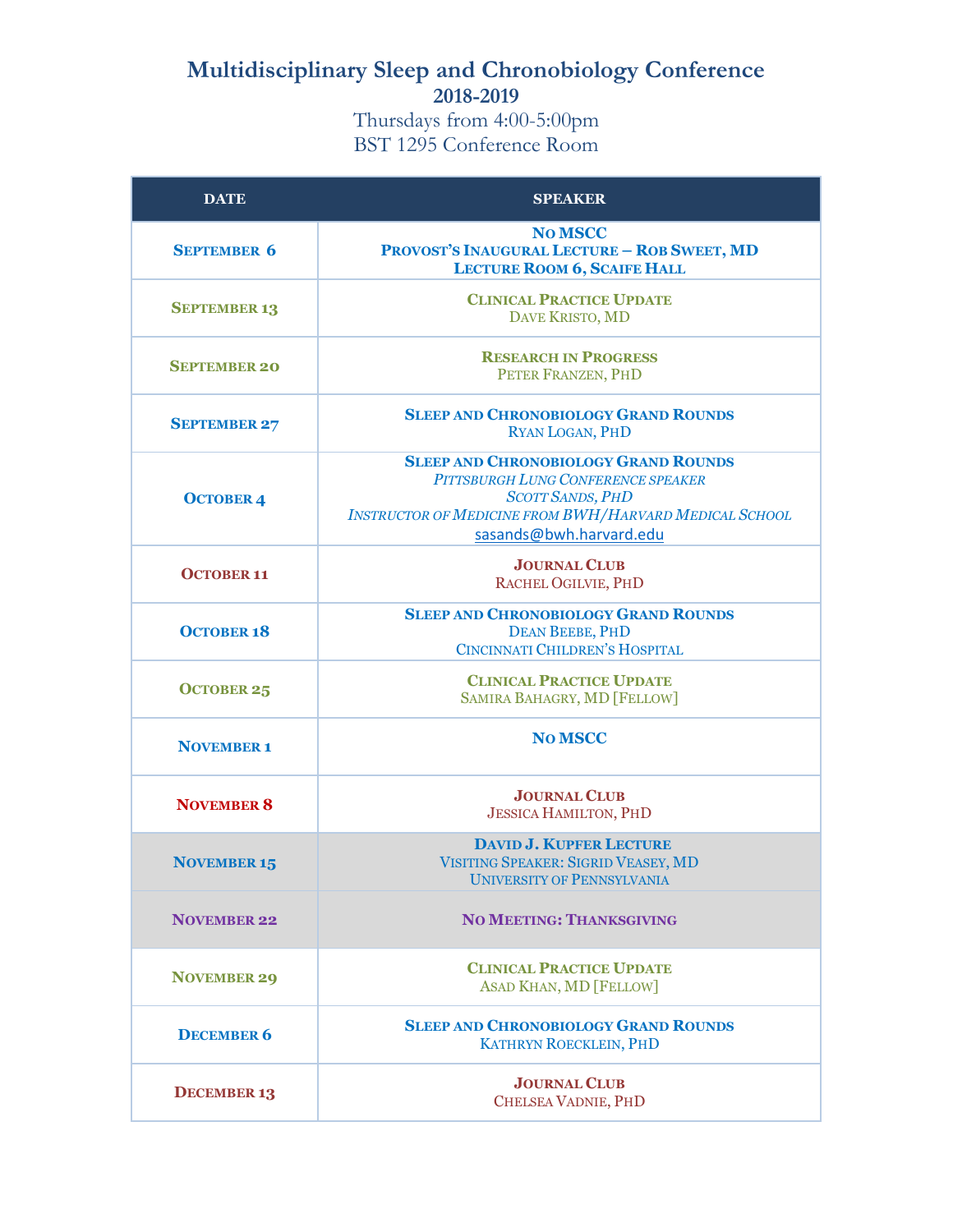| <b>DECEMBER 20</b> | <b>WINTER HAPPY HOUR AT UNIVERSITY CLUB</b>                                                                                       |
|--------------------|-----------------------------------------------------------------------------------------------------------------------------------|
| <b>DECEMBER 27</b> | <b>NO MEETING: WINTER BREAK</b>                                                                                                   |
| <b>JANUARY 3</b>   | <b>SLEEP AND CHRONOBIOLOGY GRAND ROUNDS</b><br>YANHUA HUANG, PHD                                                                  |
| <b>JANUARY 10</b>  | <b>JOURNAL CLUB</b><br><b>JENNIFER NEWITT, MD</b>                                                                                 |
| <b>JANUARY 17</b>  | <b>SLEEP AND CHRONOBIOLOGY GRAND ROUNDS</b><br><b>CHRISTINE FEELEY</b><br>NURSING SCHOOL, UNIVERSITY OF PITTSBURGH                |
| <b>JANUARY 24</b>  | <b>CLINICAL PRACTICE UPDATE</b><br>HANNAH FORD, PHD & RYAN ANDERSON, PHD                                                          |
| <b>JANUARY 31</b>  | <b>HAPPY HOUR AT UNIVERSITY CLUB</b>                                                                                              |
| <b>FEBRUARY 7</b>  | <b>JOURNAL CLUB</b><br>SAMIRA BAHAGRY, MD [FELLOW]                                                                                |
| <b>FEBRUARY 14</b> | <b>SLEEP AND CHRONOBIOLOGY GRAND ROUNDS</b><br>VISITING SPEAKER: DANIEL GOTTLIEB, MD<br>HARVARD MEDICAL SCHOOL                    |
| <b>FEBRUARY 21</b> | <b>RESEARCH IN PROGRESS</b><br><b>STEPHEN SMAGULA, PHD</b>                                                                        |
| <b>FEBRUARY 28</b> | <b>SLEEP AND CHRONOBIOLOGY GRAND ROUNDS</b><br><b>ADAM BRAMOWETH, PHD</b>                                                         |
| <b>MARCH 7</b>     | <b>JOURNAL CLUB</b><br><b>JONNA MORRIS, PHD</b>                                                                                   |
| <b>MARCH 14</b>    | <b>SLEEP AND CHRONOBIOLOGY GRAND ROUNDS</b><br><b>MARQUIS HAWKINS, PHD</b>                                                        |
| <b>MARCH 21</b>    | <b>JOURNAL CLUB</b><br><b>ASAD KHAN, MD [FELLOW]</b>                                                                              |
| <b>MARCH 28</b>    | <b>SLEEP AND CHRONOBIOLOGY GRAND ROUNDS</b><br><b>ALLISON HARVEY, PHD</b><br>VISITING SPEAKER: UNIVERSITY OF CALIFORNIA, BERKELEY |
| <b>APRIL4</b>      | <b>SLEEP AND CHRONOBIOLOGY GRAND ROUNDS</b><br><b>JOSIANE BROUSSARD, PHD</b><br>VISITING SPEAKER: UNIVERSITY OF COLORADO BOULDER  |
| <b>APRIL 11</b>    | <b>SLEEP AND CHRONOBIOLOGY GRAND ROUNDS</b><br>VISITING SPEAKER: VIREND SOMERS, MD<br><b>MAYO CLINIC</b>                          |
| <b>APRIL18</b>     | <b>SLEEP AND CHRONOBIOLOGY GRAND ROUNDS</b><br><b>MARTICA HALL, PHD</b>                                                           |
| <b>APRIL 25</b>    | <b>SLEEP AND CHRONOBIOLOGY GRAND ROUNDS</b><br>VISITING SPEAKER: SHAHROKH JAVAHERI, MD<br><b>UNIVERSITY OF CINCINNATI</b>         |